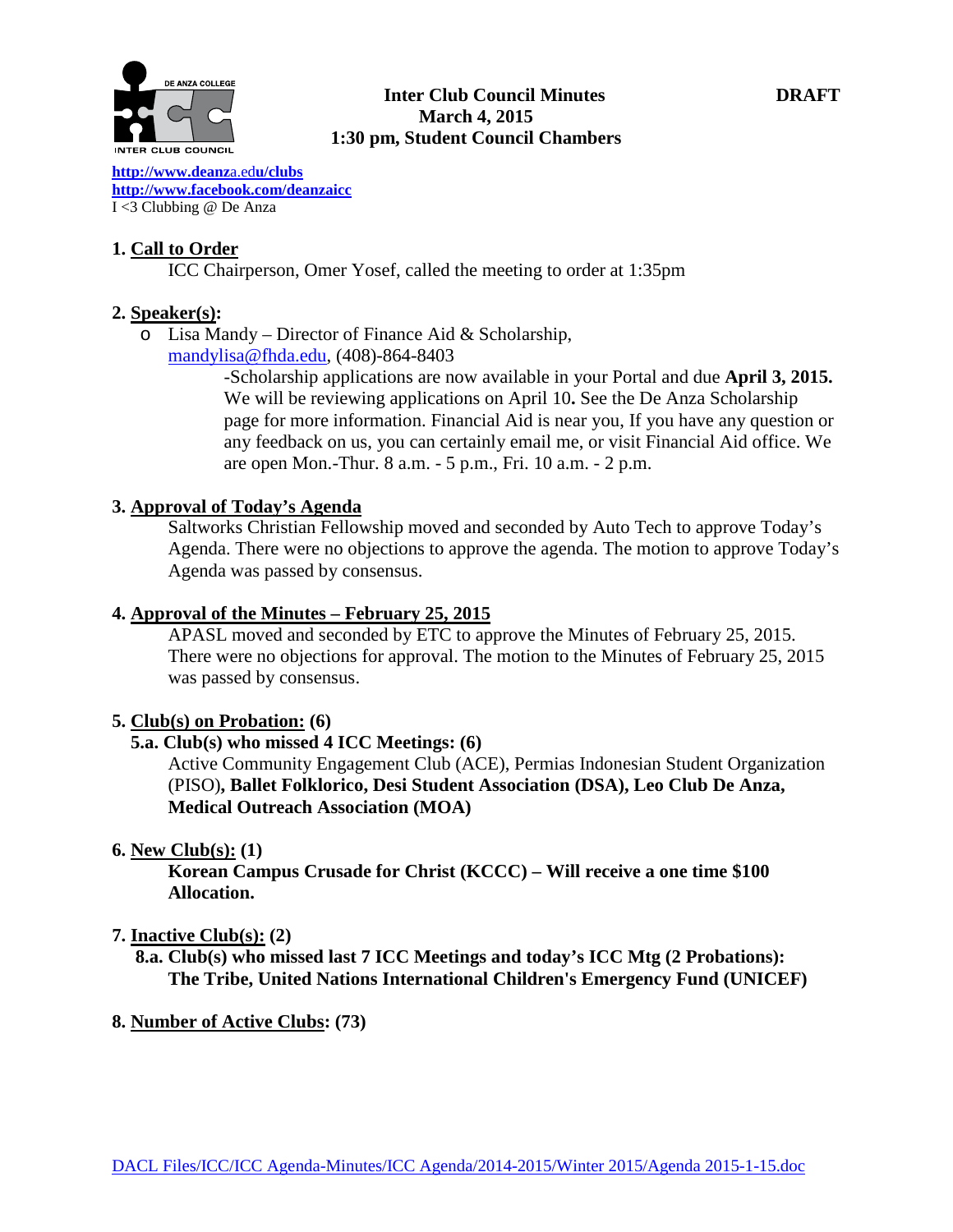# **9. Calendars**

#### **9.1 ICC/Club Calendar of Events as of 3/3/15**

 Information is from the Event Planning Request Form (**New Information in Bold**/ \* Money collected)

### **March 4, 5 Tabling (Proxe) hosted by InterVarsity Christian Club – 10:00 am – 3:00 pm – Main Quad East**

Wed. March 11 Hug Day Event hosted by Anti Bulling Club – 10:30 am – 1:30 pm – Main Quad East

#### **9.2 DASB Calendar of Events as of 3/3/15**

 **Information** is from the Event Planning Request Form (**New Information in Bold**/ \* Money collected)

| Wed. March 4  | Winter Dance Promotion - 12:00am - 2:00pm - Main Quad North            |
|---------------|------------------------------------------------------------------------|
| Thur. March 5 | Pajama Movie Night- $7:00 \text{ pm} - 9:00 \text{ pm} -$              |
|               | <b>Student Council Chamber A</b>                                       |
| Fri. March 6  | Winter Dance $-9:00 \text{ pm} - 12:00 \text{ am Conference Room A&B}$ |
| Fri. March 13 | SSCCC Region IV Meeting by Legislative Affairs $-4:30$ pm $-9:00$ pm   |
|               | - Student Council Chamber A                                            |
| Fri. March 13 | Model United Nations Event $-12:00$ pm $-3:30$ pm $-1.31$              |

**10. ICC/Club Account Balance Status (New Information in Bold) (As of 3/3/15)**

| <b>Club/ICC Allocation Account</b>     | $(\#41 - 54730)$ | \$6,073.19  |
|----------------------------------------|------------------|-------------|
| <b>ICC Allocation-New Club Account</b> | $(H41-54720)$    | 600.00      |
| <b>ICC Emergency Relief Account</b>    | $(H44-4289)$     | \$3,615.84  |
| <b>ICC Events Award Account</b>        | $(H41-54600)$    | \$6,200.00  |
| <b>ICC Inactive Hold</b>               | $(\#44-4300)$    | \$5,296.88  |
| <b>ICC Scholarship Account</b>         | $(H44-4310)$     | \$11,797.27 |
| <b>ICC</b>                             | $(H44-4320)$     | \$2,603.05  |

#### **11. Business**

#### **11.1 Concessions for April\_4**

- APASL: APASL is known to be one of the most dedicated clubs when it comes to API issues. We would love the money to be able to promote  $\&$  spread awareness throughout the community in the month of May, we are holding a conference (Your Story, Our Movement) to further encourage those in our community to be active and take charge. WE NEED MONEY PLEASE!!! Help us!
- Auto Tech: Auto Tech needs your help by voting for us to get the upcoming flea market drink stand. Our club members/day program students learning depends greatly on our available resources(latest, industry approved tools as well as replacement parts for our small fleet of donated vehicle which we work on / practice on / basically destroy. We depend on opportunities such as monthly held concession stands to allow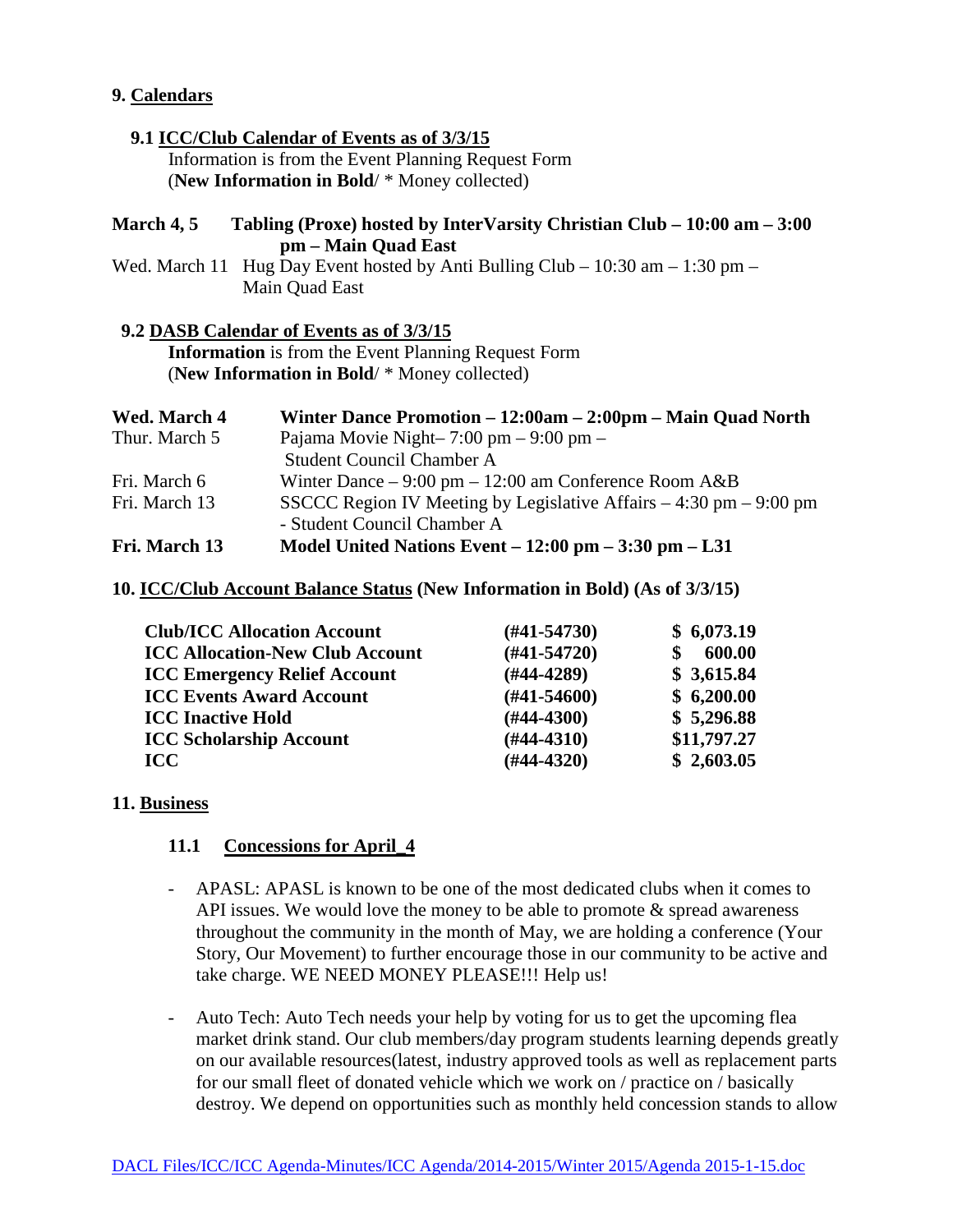us to bring in enough money to be able to cover the cost of learning. We would appreciate everybody's vote for the next drink stand to show our appreciation, every club in attendance will receive (1)raffle ticket, valued at 10\$, to be used in our grand prize which is a bundle pack for 4 individuals to get on-field experience with the SF Giants while they warm up for a game (Batting practice)as well as Lower Box tickets for 4 for the same day official game Raffle Drawing will be held on April 25, 2015 at our second Annual Car Show. I've got details printed out. Vote for US!

- 4 Elements: 4 Elements humbly requests to operate on upcoming concession. 4 Elements needs to accumulate funds for events we host to facilitate artistic expression, as well as improving workshop resources to do the same (recording equipment, hardware, dance materials, etc.), in order to properly execute productions we have in progress to bring to their full potential. On a smaller scale, promotional supplies, such as stickers and updated business cards require some consideration. And on an even smaller level, of course, our members also would like to see more food brought to meetings….
- VSA: VSA hosts an annual cultural show for the past years where our objective is to spread awareness about Vietnamese culture. By having a concession, it would help us to fundraise money to support and create this momentous show that remains close to the hearts of the Vietnamese student body. Any help would be greatly appreciated!

 Ballot Results: APASL-9, Auto Tech-12, 4 Elements-15, VSA-11 Congratulations to 4 Elements!

The 4 Elements' concession starts at 8:00 am and APASL's concession starts at 8:30 am (Selected by drawing)

### **11.2 Club/ICC Allocation Account #41-54730**

Saltworks Christian Fellowship moved and seconded by Auto Tech to approve DECA's request of \$150 from the Club/ICC Allocation Account #41-54730 to DECA Account #41-54169-4013 for a club banner. ETC moved and seconded by Auto Tech to end discussion. Discussion ended by consensus. There were no objections for approval. The motion to approve DECA's request \$150 from the Club/ICC Allocation Account #41-54730 to DECA Account #41-54169-4013 for a club banner, was passed by consensus.

4 Elements moved and seconded by Anime Club to approve Developers' Guild's request of \$180 from the Club/ICC Allocation Account #41-54730 to Developers' Guild Account #41-54189-5922 for Amazon website hosting. Green Party moved and seconded by DECA to end discussion. Discussion ended by consensus. There were no objections for approval. The motion to approve Developers' Guild's request \$180 from the Club/ICC Allocation Account #41-54730 to Developers' Guild Account #41-54189-5922 for Amazon website hosting, was passed by consensus.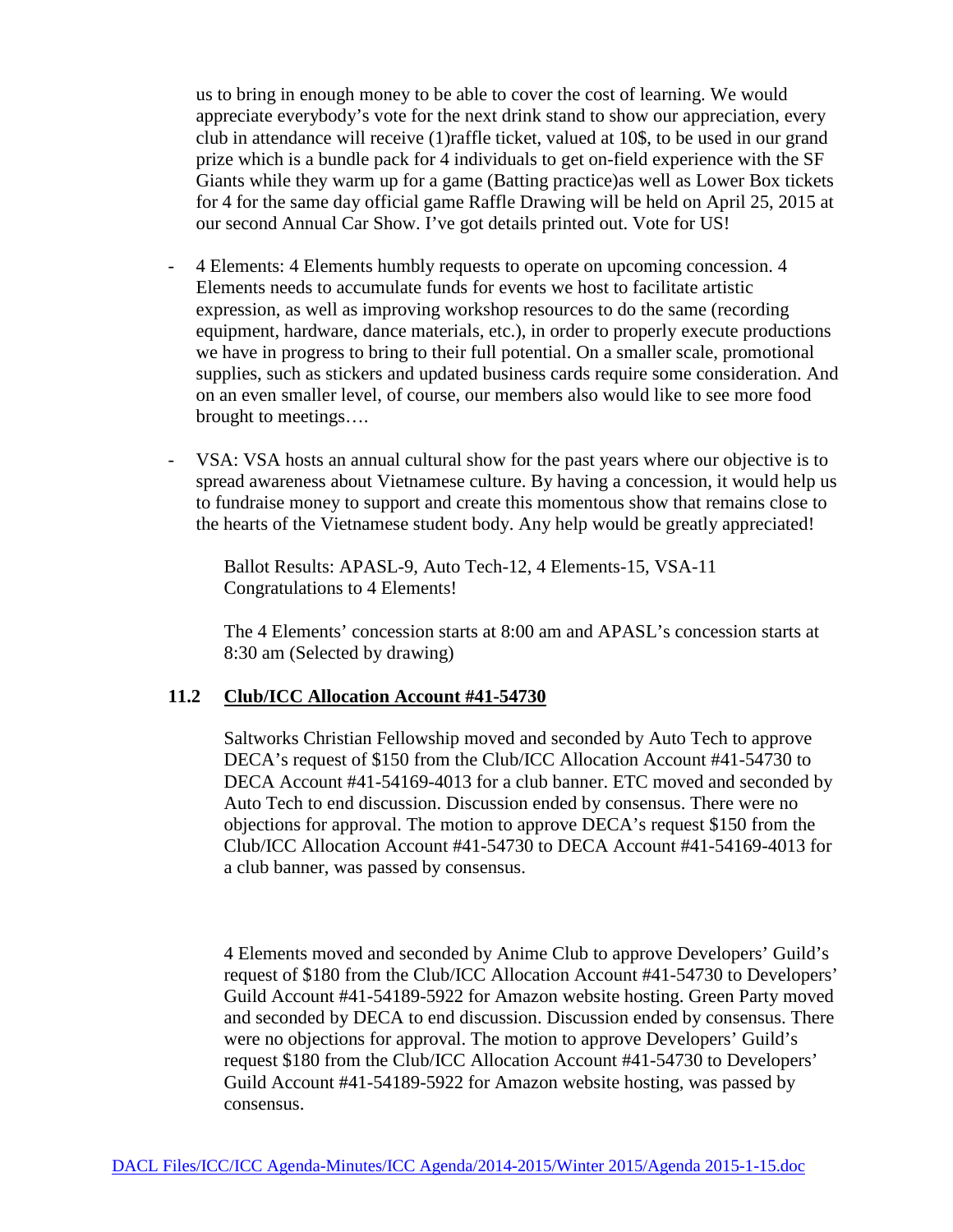Economics Club moved and seconded by SFJ to approve The De Anza Network's request of \$150 from the Club/ICC Allocation Account #41-54730 to The De Anza Network Account #41-54449-4013 for an Official Club Banner. Marketing Club moved and seconded by Rainbow Club to end discussion. Discussion ended by consensus. There were no objections for approval. The motion to approve The De Anza Network's request \$150 from the Club/ICC Allocation Account #41-54730 to The De Anza Network Account #41-54449- 4013 for an Official Club Banner, was passed by consensus.

SFJ moved and seconded by Saltworks Christian Fellowship to approve MOA's request of \$300 from the Club/ICC Allocation Account #41-54730 to MOA Account #41-54376-5214 for the Speaker for Club Meeting on March 13, 2015 at L49. VSA moved and seconded by Psychology Club to end discussion. Discussion ended by consensus. There were no objections for approval. The motion to approve MOA's request \$300 from the Club/ICC Allocation Account #41-54730 to MOA Account #41-54376-5214 for the Speaker for Club Meeting on March 13, 2015 at L49, was passed by consensus.

QPOC moved and seconded by The De Anza Network to approve ICC's request of \$200 from the Club/ICC Allocation Account #41-54730 to ICC Events/Awards Account #41-54600. \$100 for a Club DJ on the Club Day on April 23 and \$100 for Spring Carnival on May 14. MOA moved and seconded by Team HBV to end discussion. Discussion ended by consensus. There were no objections for approval. The motion to approve ICC's request \$200 from the Club/ICC Allocation Account #41-54730 to ICC Events/Awards Account #41-54600. \$100 for a Club DJ on the Club Day on April 23 and \$100 for Spring Carnival on May 14, was passed by consensus.

### **11.3 Emergency Relief Fund #44-4289**

Psychology Club moved and seconded by Rainbow Club to Inclusability's request of \$500 from the ICC Emergency Relief Account #44-4289 to National Alliance of Mental Illness (NAMI) to support Peer Support Groups, and "In Our Own Voice" Presentations. QPOC moved and seconded by SFJ to end discussion. Discussion ended by consensus. There were no objections for approval. The motion to approve Outdoor Club's request of \$500 from the ICC Emergency Relief Account #44-4289 to National Alliance of Mental Illness (NAMI) to support Peer Support Groups, and "In Our Own Voice" Presentations, was passed by consensus.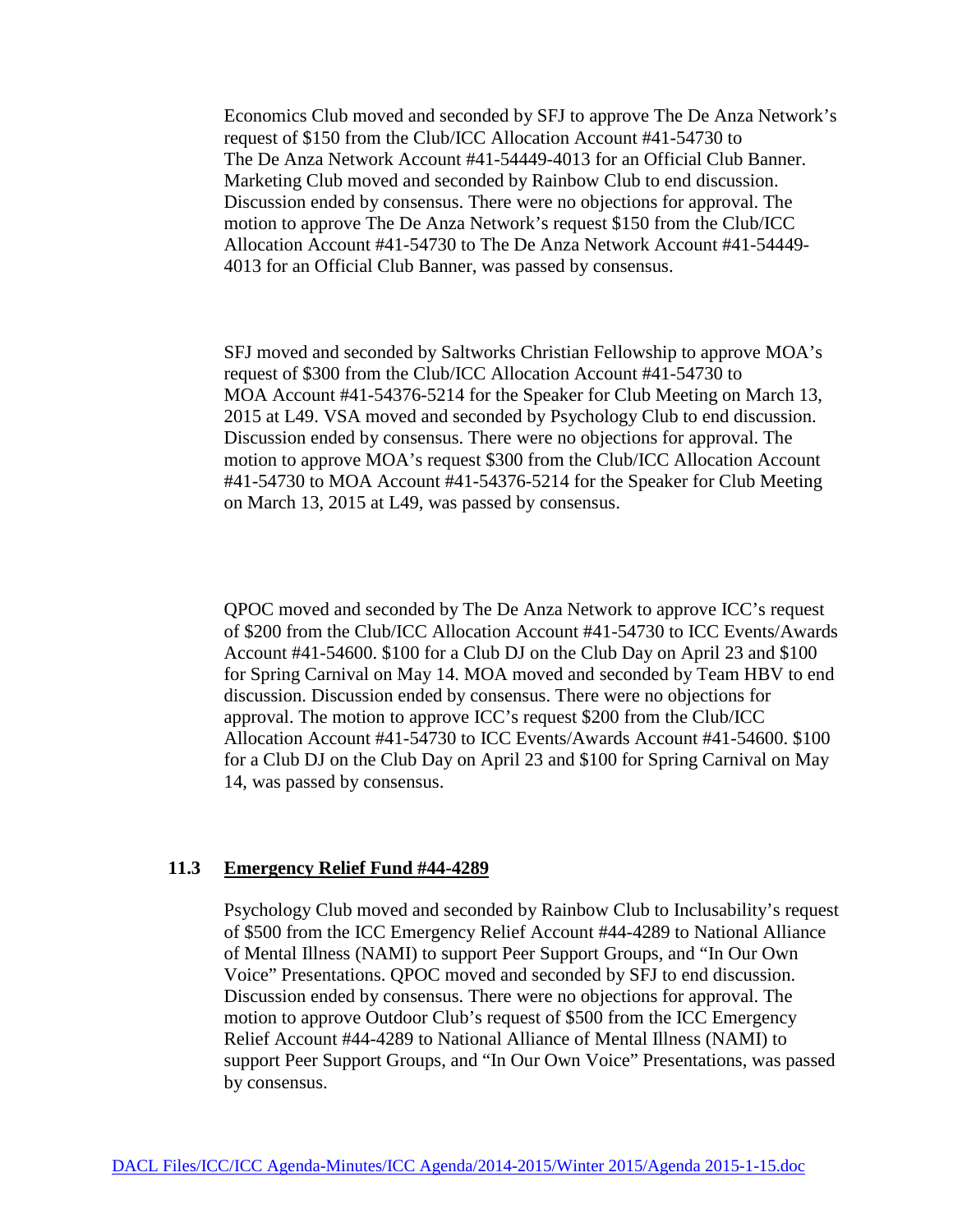# **11.4 Club Room – Game Room**

There was a conversation on the use of the Club Room and how the Club Room can be equally distributed among all the clubs. DECA moved and seconded by Psychology Club to open up the Club Room to also be a Game Room. Discussion ended by consensus. There were no objections for approval. The motion to approve to open up the Club Room-Game Room was passed by consensus.

# **11.5 I <3 Clubbing @ De Anza Drawing – 2@\$50**

Participated Clubs (10): Ultimate Layout, Marketing Club, APASL, ISV, DASA, Auto Tech, FOS, IYF, The De Anza Network, TSA.

Thank you to the clubs that participated in the  $I \leq 3$  Clubbing Photo. Congratulation for Marketing Club and IYF!

Photo slideshow will be held at the reception next week.

# **13. Reports:**

ICC Chairperson: Omer Yosef

1. Today is the last official meeting for us! So sad, so glad. I love you and you and you…and you..and even you.

ICC Chair of Finance: Simon Siu

1. Thank you guys for helping us out through out a year. I will miss you.

ICC Chair of Programs: Raisa Hernandez

- 1. Make sure to come to our reception next week. We're providing snacks for everyone.
- ICC Chair of Marketing: Joyce Lin
	- 1. There will be photo slideshow at the reception next week. Feel free to send me any club pictures by Mon. March 9.

DASB Liaison: Rhea Goveas

- 1. Movie night tomorrow from 7:00 pm 9:00 pm. We will be showing Big Hero 6, bring your friends!
- 2. Winter Dance this Friday in Conference Room A&B from 9:00 pm 12:00 am. Wear White to glow in dark! The event is free for De Anza Students with DASB Card. Music by DJ Technik.

ICC Advisor: La Donna Yumori-Kaku

1. Perfect Attendance for the Winter Quarter 2015 Clubs are eligible if they attended: Welcome Week Info Tent, Welcome Week Reception, all ICC Meetings, Club Day, End of the Quarter Reception, had a monthly Club Meeting, have current Club Financial Roster on file and the club must NOT have been on probation- Win \$100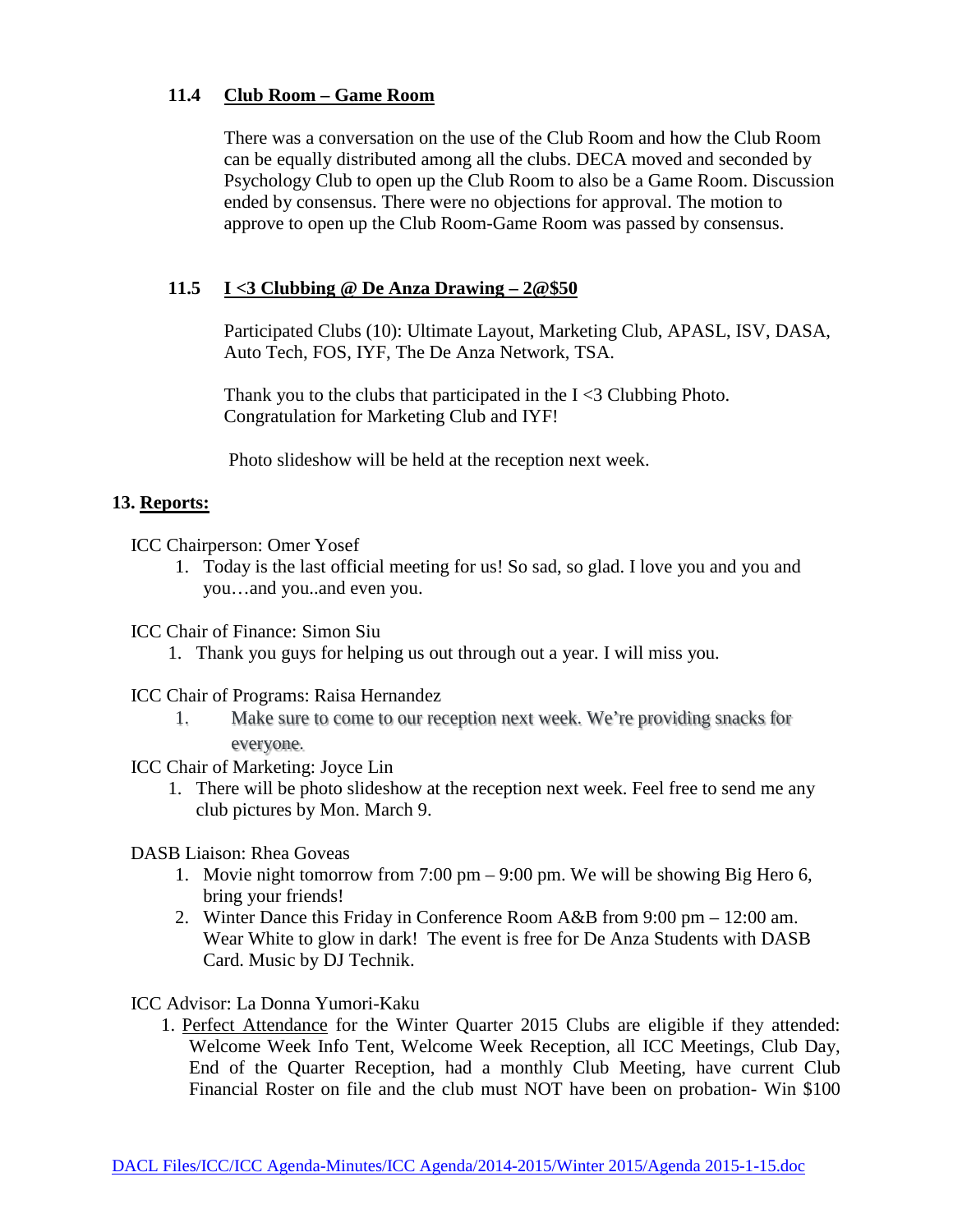award. Must be present at our – "Winter Finale!!"(End of the Quarter ICC Reception) on Wed. March 11, 1:30 PM-2:30 PM in the Student Council Chambers. Photo Show, refreshments, Perfect Attendance awards to clubs, awards to ICC Reps, awards for New Club drawings for new clubs who are present at the End of the Quarter Reception and Swearing in of New ICC Officers 2015-2016.

- 2. College Life Office: will be closed March 30 April 3, 2015 (Spring Break)
- 3. Welcome Week: April 6-9, 2015 Welcome Week is the first four days of spring quarter when the clubs staff the Welcome Week Tent for one hour giving directions or giving out class schedules, campus maps/Club Flyers to De Anza Students. There are usually class schedules that are available to give away. It's a GREAT OPPORTUNITY to advertise your club by wearing club t-shirts or having information at the table. Please sign up at the ICC meetings or on the Blue Bulletin Board in the Office of College Life/Student Activities Office…Hey, volunteer for the 7:30AM shift on Monday and you will have plenty of parking spaces to choose from!!! Deadline Friday March 20, 2015.
- 4. Club Meeting Room for Spring Quarter 2015: Please turn in an Event Planning Request Form, (form # 12 in the rotating file outside of Office of College Life), signed by club advisor Now to reserve room. Forms will be processed in the order received. As of 3/3/15 only 7 clubs have their Spring Qt. Club meeting rooms reserved.

# **14. Announcements**

- ICCE 3/5/15, 11:30 am 1:00 pm, East Cottage The public policy school is raising awareness of reforming prop 13 to indoor future.
- IYF 3/9/15 & 3/16/15, 4:00 pm 5:30 pm, Don Bautista Room Read a chapter from the Bible, share what you gained, thoughts on it, what you don't understand, or free share anything you want.
- 4 Elements of Hip Hop 3/5/15, 5:00 pm 8:00 pm, Euphrat Museum (VPAC) Free to public open mic for artists and entertainers.

|                                                                          | <b>Present</b> | <b>Absent</b> | <b>Probation</b> | <b>Probation</b> |
|--------------------------------------------------------------------------|----------------|---------------|------------------|------------------|
|                                                                          |                |               | <b>Present</b>   | <b>Absent</b>    |
| 300! Bowling Club 6/30/15                                                | X              |               |                  |                  |
| 4 Elements Hip Hop Club 6/26/15                                          | X              |               |                  |                  |
| <b>Active Community Engagement Club (ACE) 9/1/15</b>                     |                |               |                  | X                |
| Anime Club 5/14/15                                                       | X              |               |                  |                  |
| Anti-Bullying Club (ABC) 5/19/15                                         | X              |               |                  |                  |
| Apple-N-Droid 4/21/15                                                    |                | X             |                  |                  |
| <b>Asian Pacific American Students for Leadership</b><br>(APASL) 4/28/15 | X              |               |                  |                  |
| Association of Computer Machinery (ACM) 6/30/15                          | X              |               |                  |                  |
| Auto Technology 5/14/15                                                  | X              |               |                  |                  |
| Badminton Club 6/30/15                                                   | X              |               |                  |                  |

#### **15. Roll Call**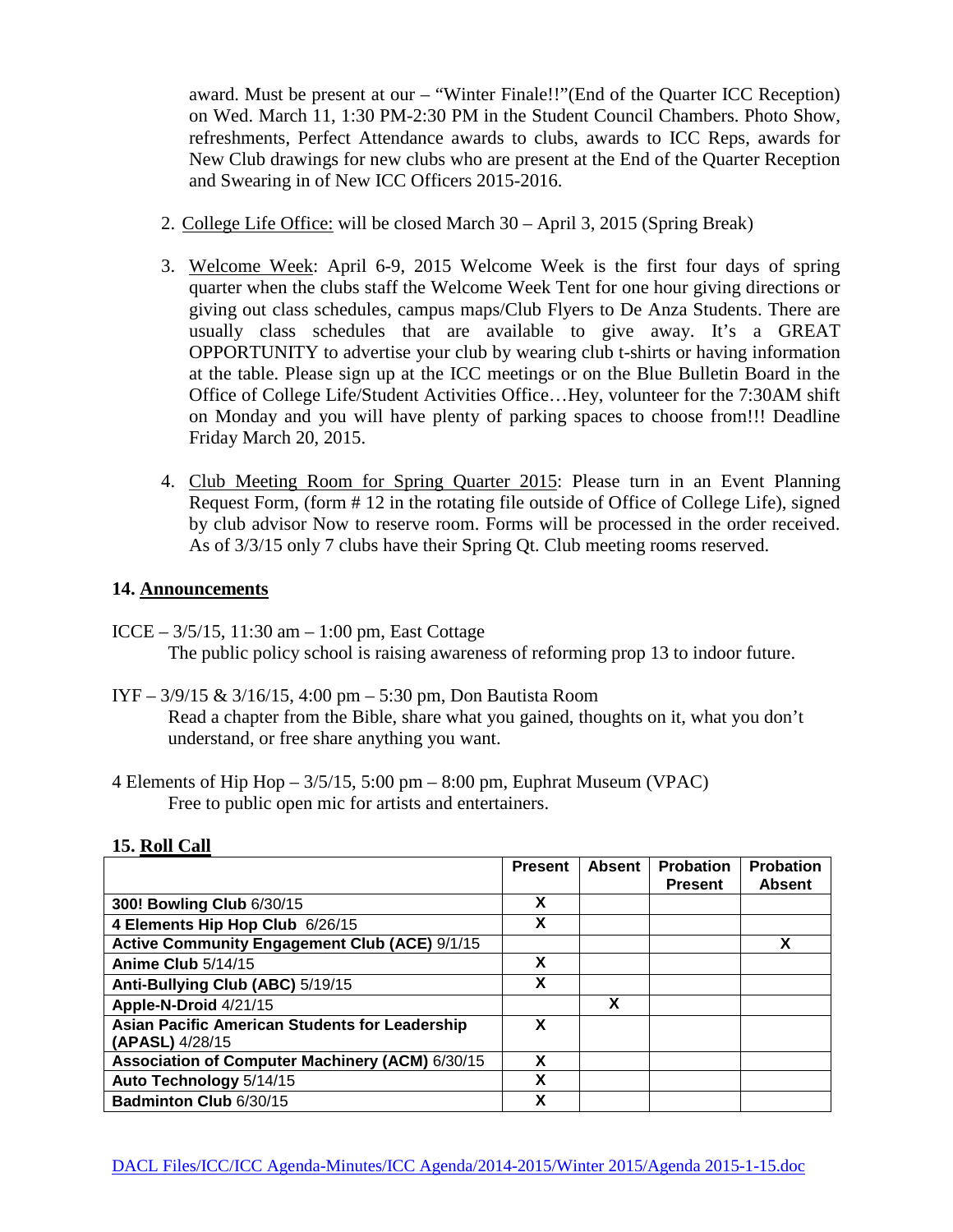| <b>Ballet Folklorico 9/29/15</b>                           |                           |   |   | X |
|------------------------------------------------------------|---------------------------|---|---|---|
| Cheer and Dance Team 1/7/16                                |                           |   |   |   |
| Chinese Student Association (CSA) 6/20/14                  |                           |   |   |   |
| Christians on Campus 7/12/15                               |                           | X |   |   |
| Circle K 4/16/15                                           | X                         |   |   |   |
| Cross Cultural Partners Club (CCPC) 3/7/15                 |                           |   |   |   |
| Cycling Dons 1/19/15                                       | X                         |   |   |   |
| <b>DeAnthro 11/7/15</b>                                    | X                         |   |   |   |
| <b>DECA 6/28/15</b>                                        | X                         |   |   |   |
| Desi Student Association (DSA) 6/30/15                     |                           |   |   | X |
| Developers' Guild 4/27/15                                  | X                         |   |   |   |
| Economics Club 6/3/15                                      | $\overline{\mathbf{x}}$   |   |   |   |
| Elite Dance Club 3/31/15                                   |                           | X |   |   |
| Engineering Technology Club (ETC) 6/10/15                  | X                         |   |   |   |
| eSports Club 5/27/15                                       | $\overline{\mathbf{x}}$   |   |   |   |
| Fellowship of Overseas Students (FOS) 3/27/15              |                           | X |   |   |
| Film Society 9/30/15                                       |                           | X |   |   |
| Future Business Leaders of America 5/28/15                 | X                         |   |   |   |
| Global Financial Analysts (GFA) 4/20/15                    | X                         |   |   |   |
| Grace Fellowship 6/26/15                                   | X                         |   |   |   |
| Green Party 5/15/16                                        | $\boldsymbol{\mathsf{X}}$ |   |   |   |
| Hong Kong Students Association (HKSA) 10/2/15              | $\pmb{\mathsf{X}}$        |   |   |   |
| Inclusability 5/22/15                                      | X                         |   |   |   |
| International Student Volunteers (ISV) 6/30/15             | X                         |   |   |   |
| International Youth Fellowship (IYF) 12/12/15              | X                         |   |   |   |
| InterVarsity Christian Fellowship at De Anza               | X                         |   |   |   |
| 3/27/15                                                    |                           |   |   |   |
| Iranian Student Association (ISA) 4/9/15                   | X                         |   |   |   |
| Japanese and American Association (JAA) 6/30/15            | X                         | X |   |   |
| Korean Campus Crusade for Christ (KCCC) 3/4/15-<br>5/16/15 |                           |   |   |   |
| Korean Student Association (KSA) 6/30/15                   | X                         |   |   |   |
| K-Pop Dance Club 6/24/15                                   |                           | X |   |   |
| Latina/o Empowerment at De Anza (¡LEAD!) 8/30/15           |                           | X |   |   |
| Leo Club De Anza 4/22/15                                   |                           |   | X |   |
| Marketing Club 6/11/15                                     | X                         |   |   |   |
| Mathematics Club 5/1/15                                    | $\overline{\mathbf{x}}$   |   |   |   |
| Medical Outreach Association 6/30/15                       |                           |   | X |   |
| New-Lon-Kong 6/11/15                                       | X                         |   |   |   |
| Off-Campus Club 6/27/15                                    |                           | X |   |   |
| <b>Outdoor Club Til Notified</b>                           | $\overline{\mathbf{x}}$   |   |   |   |
| Permias Indonesian Student Organization (PISO)             |                           |   |   | X |
| 9/29/15                                                    |                           |   |   |   |
| Philosophy Club 5/14/15                                    |                           | X |   |   |
| <b>Physics 12/25/14</b>                                    | X                         |   |   |   |
| Psychology Club 5/20/15                                    | X                         |   |   |   |
| Queer People of Color (QPOC) 6/30/15                       | X                         |   |   |   |
| Rainbow Club 5/7/15                                        | X                         |   |   |   |
| Saltworks Christian Fellowship 6/30/15                     | X                         |   |   |   |
| Second Journey 12/12/14                                    | X                         |   |   |   |
| Shotokan Karate 9/1/15                                     | X                         |   |   |   |